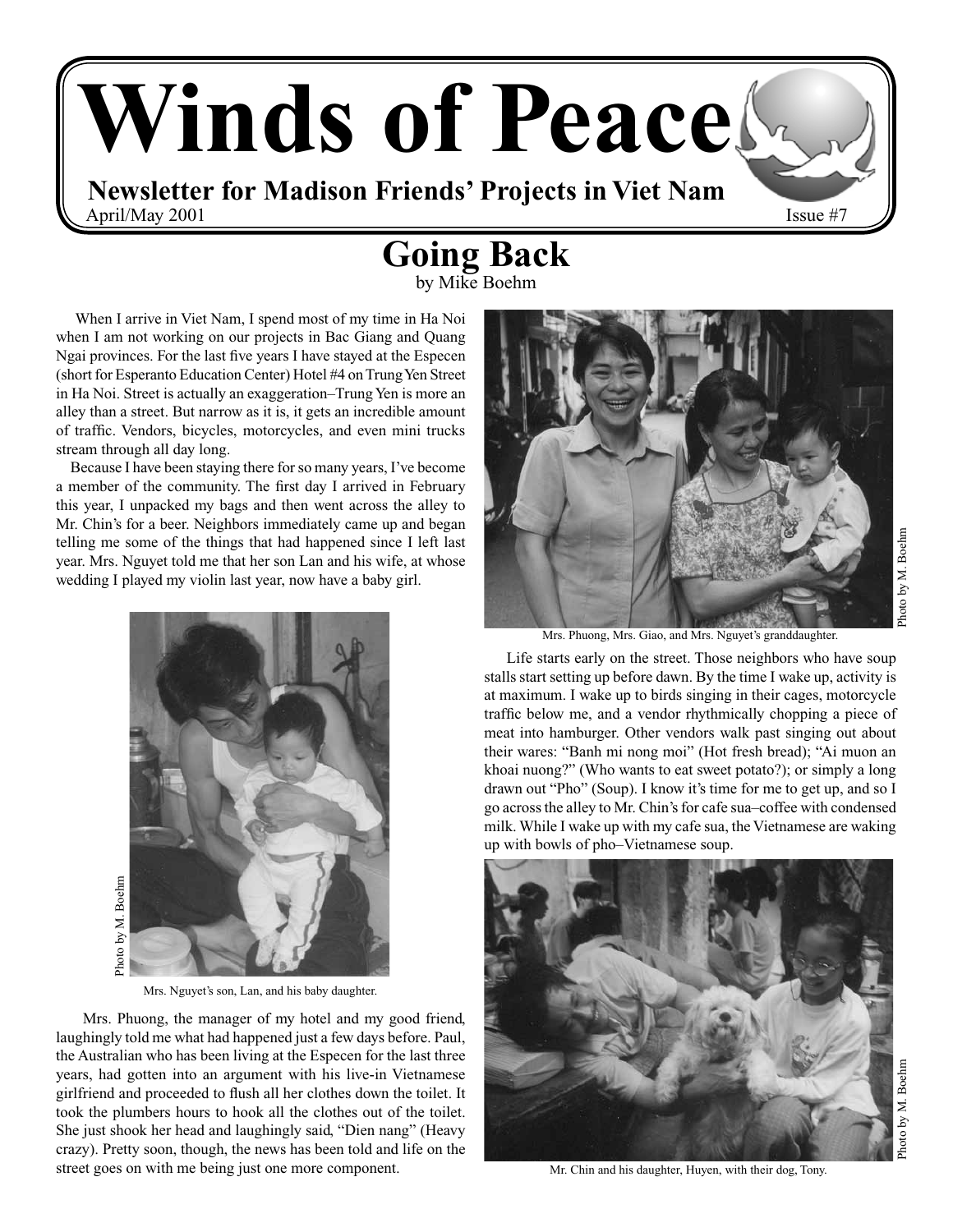If I don't have any meetings or other work for the day, I usually spend a couple of hours just watching the street. It's hard to describe the continuous activity. Right now as I write this, I listen to Mr. Chin reading a comic book to his eight-year-old son Thang. A few feet away, old women with blackened teeth and traditional clothes chat while young women stroll by with their painted on jeans and four-inch platform shoes. Across the alley, a young man checks his hair in a motorcycle mirror. Next to him I watch Mrs. Phuong removing gray hairs from Mrs. Giao's head. She looks over at me and, pointing to Mrs. Giao, she laughs, saying, "Old woman," which gets a playful slap from Mrs. Giao. A constant stream of vendors walks past, carrying unimaginable loads on their poles and baskets. They are selling everything possible: fruit, meat, snails, fish, shrimp, tofu, vegetables, plastic ware, clothing, and soup that is heated on portable coal-fired stoves also carried in a basket. Other vendors come past on bicycles and motorcycles selling live chickens and ducks, motorcycle parts, anything that will bring in a few dollars.

By noon, the activity slows down for an hour or so as people



rest for a while. Around three in the afternoon Mrs. Hien, Mr. Chin's sister-in-law, starts setting up her stall. She has developed a snack of deep-fried batter with hot peppers that is very popular with high school kids, mostly high school girls. So from mid-afternoon into the evening there is an additional group of people crowding the alley.

 As the sun sets, the traffic eases up. Then parents come outside and stroll up and down the alley with infants in their arms. Small children stream past in high decibel flocks playing their made-up games. By ten at night all the stalls are closed down, the children are home, and the street is quiet again.

 Being here in Viet Nam for months at a time is stressful and lonely, so I appreciate the friendships I have made here and the concern for me expressed by these friends. It has been made very clear to me that if I want to buy something I am to tell Mrs. Phuong or someone from the neighborhood, and they will get it for me at the Vietnamese price. If I am sick, they bring medicine for me. And, of course, no one is happy or even understands why I am still single, so there are the occasional efforts to "introduce" me to a woman that someone knows is looking for a husband. The neighbors tell my visiting Vietnamese friends that they consider me to be Vietnamese.



Selling goldfish from the back of a bicycle in Ha Noi.

 I have valued my relationship with my friends here, but I have also taken these relationships for granted, not realizing that I had my own obligations toward them. This was brought home to me when I returned to Ha Noi this time. Young Ms. Ly was angry with me for a month. I didn't understand what I had done to offend her, until finally Mrs. Phuong told me that she was angry because I had not brought a gift from Madison for her. It is a Vietnamese custom that if someone travels far away for a long period of time, they must bring back gifts for their family and friends. And as Ms. Ly's "Vietnamese" friend, I had hurt her by not bringing some small gift for her. We have repaired our friendship, and I have also learned a lesson.

 This is just a glimpse of life on my street. It becomes very wearing at times, and I long for the quiet of Madison. Yet when I return to Madison, the streets there seem lifeless, and it's not long before I find myself missing the activity on my street in Ha Noi and all my friends who live there.



Photo by M. Boehm Photo by M. Boehm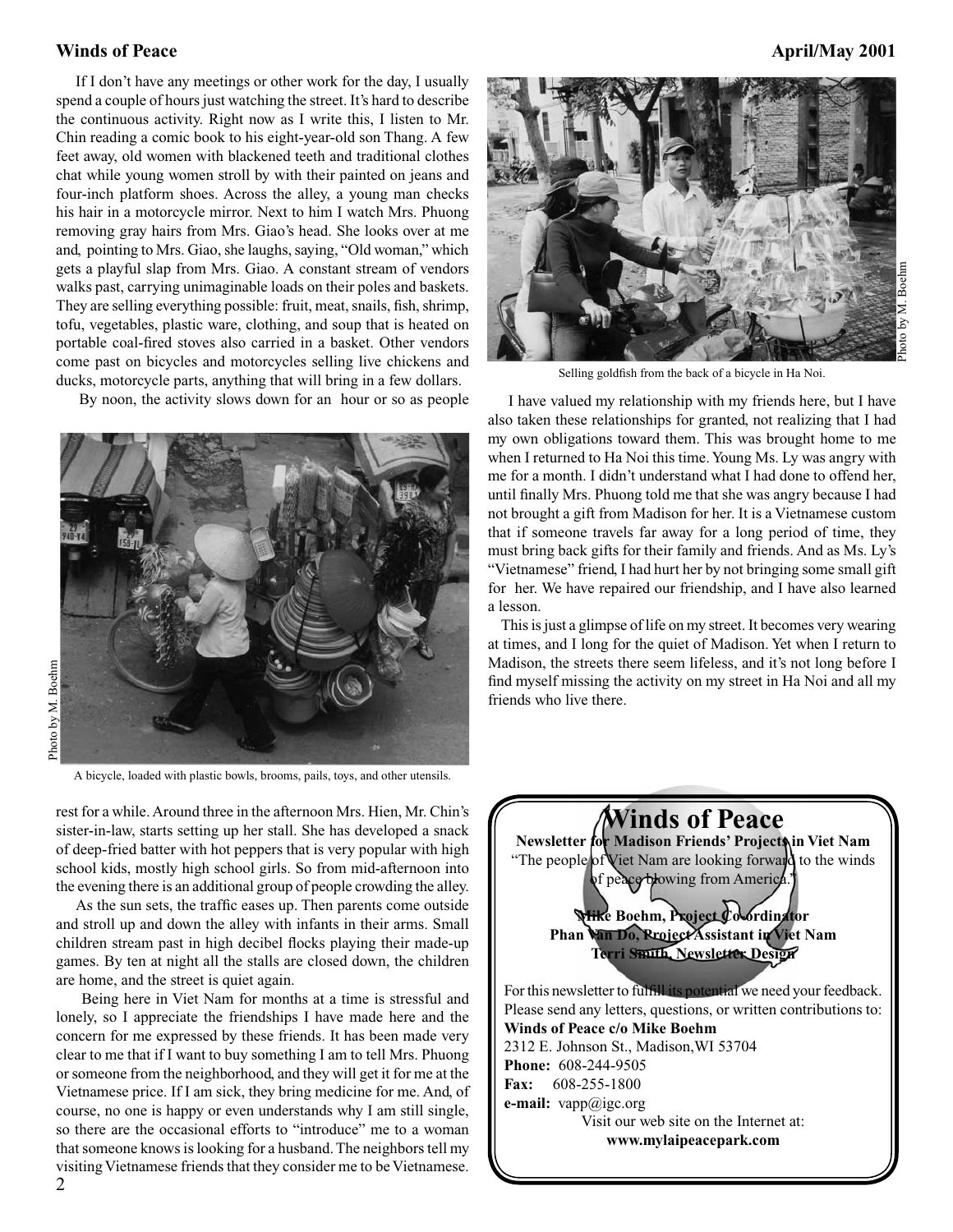## **April/May 2001 Winds of Peace A Celebration of Life! The Boy from the Ditch Reunited in My Lai with his Rescuers**

 When Hugh Thompson and Larry Colburn returned to My Lai this past March to attend the ceremonies for the My Lai Peace Park and the My Lai Primary School, they were reunited with Do Hoa (Do Ba was his name as a child), whom they had rescued from the ditch full of bodies during the massacre in 1968. Both Hugh and Larry said they had been worried about the boy for 33 years wondering what had happened to him, wondering if he was even alive.

 In 1998, when Hugh and Larry had come to Viet Nam to attend the ceremonies for the 30th anniversary of the massacre at My Lai, they found out through the Vietnamese newspaper Thanh Nien that Do Hoa was still alive but was serving an eight year prison sentence for stealing electrical wire. (See story in Winds of Peace, Issue #5.)

 This year we knew Do Hoa was out of prison, but we didn't know where he was. So Mr. Phan Van Do, our project partner in Viet Nam, began the search by contacting the Son My (My Lai)

commune People's Committee, the Son Tinh district People's Committee, the My Lai Women's Union and other local organizations to find out if they knew where he was. The commune People's Committee knew about the boy, but only that he had survived the massacre. They said he had no close relatives and had left the commune long ago.

 The only lead left for Do was the three-year-old story in Thanh Nien newspaper. Do called Mr. Thanh Thao, the renowned poet and journalist and the Quang Ngai representative for Thanh Nien. Thao gave him the phone number for the Editor-in-Chief for Thanh Nien. The Editor promised to help, but after not hearing from him for a few days Do began calling him again many times.Finally, the Editor assigned Mr. Dzung to try to find Do Hoa. At this point time was running out, with only a week left before Hugh and Larry arrived in Viet Nam. Days later, Dzung called Do and said he had found Do Hoa.

 In 1998 Thanh Nien newspaper found Do Hoa in prison and ran the story about him. Immediately after reading the story, Mr. Kieu Xuan Long, the Director of Thai Vi Company, called the newspaper and said he would give Do Hoa job training, a job, and a place to live, which he did after Do Hoa got out of jail in 1999. (See letter from Mr. Long on page 4.)

 Long is a good man; Do later called him later a man of "strong human feelings." So when Do called to tell him that Hugh and Larry would shortly be returning to My Lai and wanted very much to see the "boy" again, Long was immediately moved by the idea of bringing Do Hoa back to My Lai. Do told Long that he was concerned about Do Hoa's mental and emotional health and asked if Long would accompany Do Hoa to My Lai. Long agreed not only because he was concerned about Do Hoa, but also because he wanted to see My Lai for himself. He promised Do he would take care of everything. Still, Do was not leaving anything to chance. The day before Hugh and Larry flew from Sai Gon to Da Nang, Do called Long again. Long assured Do that he had already bought the tickets. Do described the bus we would all be traveling in from Da Nang to Quang Ngai city and told Long to wait by the bus for the rest of us.

 When Do arrived in Da Nang, he saw three Vietnamese he had not met before standing by the bus and met, for the first time, Do Hoa, Long, and the Vice-Director of the company. Hugh and Larry were already on the bus when Do brought Do Hoa on board. There was a very emotional, tearful reunion between Hugh, Larry and the "boy" they had worried about for 33 years.

 By coincidence, Hugh and Larry were on the same flight as Do Hoa but neither knew the other. In fact, Do Hoa was seated next to Connor, Larry's eight-year-old son, and Do Hoa was playing with him during the flight, not knowing who he was. When Do Hoa (who

> was also eight-years-old when he was rescued from the ditch) found out Connor was Larry's son, he formally asked permission from Connor to be his older brother. Connor accepted. This was the first of many profound, emotional connections for them, and in fact, began the creation of a new family for Do Hoa, because both Hugh and Larry told him that he now has two fathers.

> The three days that Do Hoa was with Hugh and Larry and their family and friends, they were seldom out of sight or touch of each other. These three days were filled with emotion for them. Certainly there was sadness for them from being reminded of the massacre, but also joy at being reunited. There were many tears when Do Hoa left for Sai Gon with Long three days later. Mr. Long tearfully parted with these words, "Though we live in two different countries, our hearts are beating in

the same rhythm, the rhythm of humanity."

 Do Hoa has a tragic personal history to overcome. There are no therapy programs, no social service programs like we have here in the U.S. to help someone like Do Hoa recover. In Viet Nam the family helps a troubled family member, but Do Hoa lost his family 33 years ago. If Mr. Long had not taken Do Hoa under his care when he was released from prison, it's almost certain he would have returned to crime and would be back in jail. Meeting Hugh and Larry again and meeting Lisa and Connor has given Do Hoa the best chance he has to recover because he has a family again. He is not so hopelessly alone anymore. He knows that, finally, after all these years, he is loved.

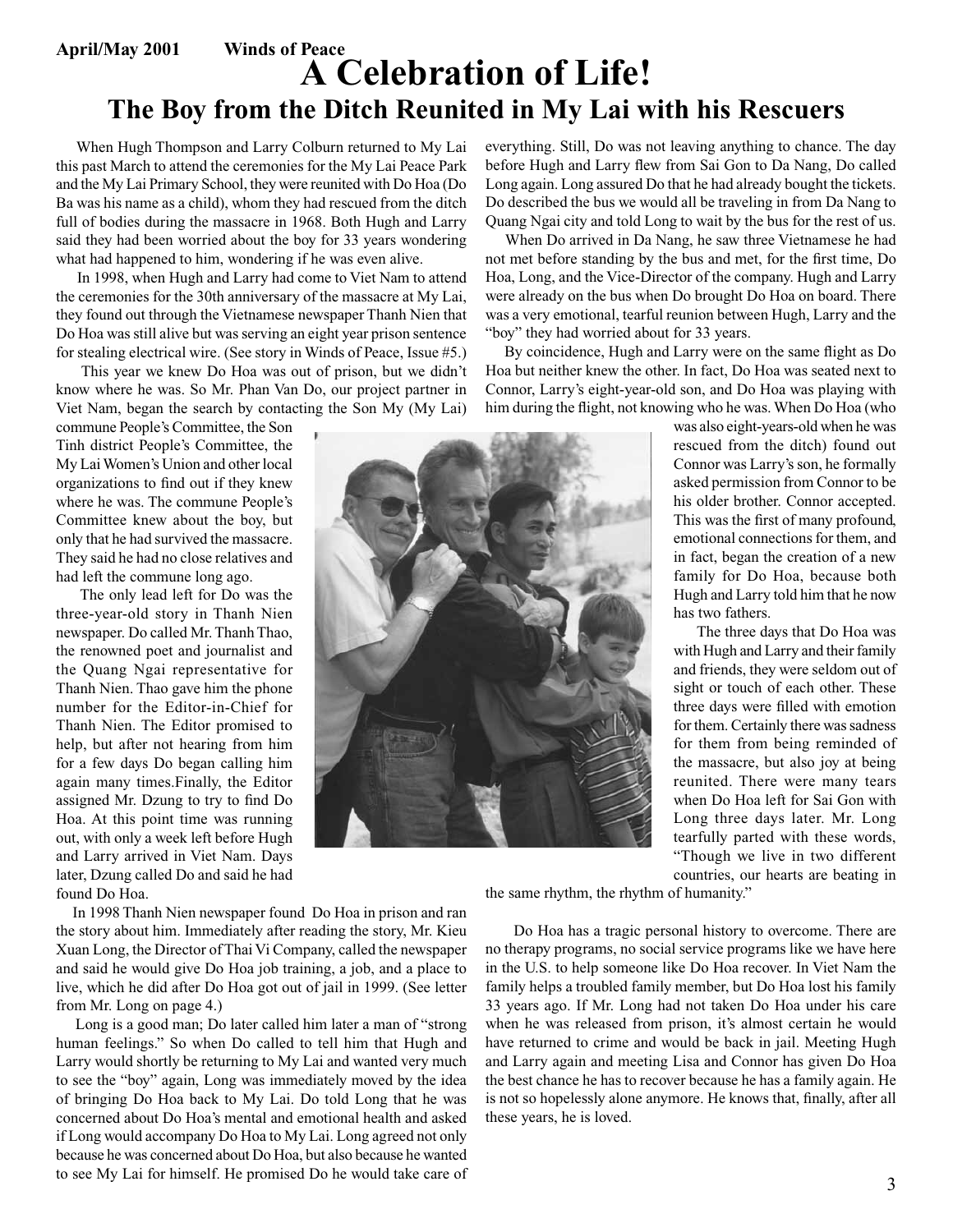## Winds of Peace **April/May 2001 Mr. Long's Letter of Support for Do Hoa**

Reprinted from Vietnamese newspaper Thanh Nien March 16, 1998

Letter to the Editor To: Thanh Nien Dear the sisters and brothers at Thanh Nien,

 As I have expressed my thoughts to you over the phone after I read the article by Huong Ly and Thanh Thao about H. Thompson - an American pilot who bravely fought against the crime of his comrades in My Lai – Son My on March 16, I am keeping my words by writing this letter to confirm with you the following:

1. I have a burning wish to ask the authority to consider an amnesty for the little boy Do Ba of 1968, now Do Hoa, 39, who once broke the law and is serving his term at camp K. 30 Dong Nai, so that Do Hoa can attend the 30<sup>th</sup> anniversary of the Son My (My Lai) massacre and join his savior, H. Thompson.

2. We are a Mechanic Refrigerants manufacturer, and are based in Ho Chi Minh City, Cu Chi, and Duc Hoa (Long An). We would like to employ Do Hoa as soon as he is released, without any binding conditions.

We guarantee that Do Hoa will have:

 • A place to live, and clothing supplies.

 • Employment at our factory with a salary, social insurance and health insurance equivalent to that of a technician.

 • If Do Hoa does not have the necessary skills, we will offer him adequate training.

 • If Do Hoa has not finished high school, we will support his study.

 However, during his time living and working with us, if Do Hoa will find any better opportunities for himself, or for any other reasons, he has full rights to choose his place of work and of residence according to his will.

 The deep impression that we have of him is not a 39 year-old Do Hoa, but the image of a tiny body wiggling under a heap of dead and bloody corpses, which touched the heart of the kind American pilot, H. Thompson, and compelled him to dig through those dead bodies to pick a skinny, little Vietnamese baby out of death.

 We would like to ask Thanh Nien to help us realize our wish of making a small contribution to the fates of those who, as journalist Thanh Thao put it rightly and movingly in Thanh Nien, March 13, 1998, "are haunted by the massacre until now."

 We are only readers of Thanh Nien who want to respond to Thanh Thao's calling: "His life was once saved by a kind-hearted American, but to truly give him a living so that he can be a normal citizen, and an honest working person, we need sincere hands that reach out to him with love."

 We would like to thank Thanh Nien, and journalists Huong Ly and Thanh Thao. I guarantee the above are from my own will, and I ensure that they will be completely realized.

On behalf of Thai Vi Mechanic Refrigerants manufacturer, Xuan Long



Do Hoa at the My Lai Memorial with Larry and Connor Colburn and Hugh Thompson.

## **Do Hoa Writes to his Fathers**

**With the caring support of Kieu Xuan Long and being reunited with Hugh and Larry, for the first time now in more than 30 years, Do Hoa has some hope that a future exists for him. As Do Hoa's fathers, Hugh and Larry sent an e-mail to him asking how they could help him. Did he need a motorcycle, for example? Do Hoa wrote back:**

Dear my Dad,

 I got your mail, I am very happy when I known you and yours are very well.

 Now, I have been working at Mr. Long's THAI VI Company. I am a worker with salary 40 USD/month.

 I have a motor bike. It's bought by my Company to working. I send thanks a lot for your help.

 I live stay in my company because I have not a house so that I want to buy a small house and marry. But I have not enough money, yet. If you could help me some money to do.

 Sometime I feel very sad to live alone because I have not Parents and no wife and no children.

 I send best greeting to my Dad, Larry and Connor, Lisa.

My cousin helps me write this.

Your son,

Do Ba

**Hugh and Larry are committed to funding a small house for Do Hoa. If you would like to help please contact Larry Colburn at 201 Red Gate Terrace, Canton, GA 30115.**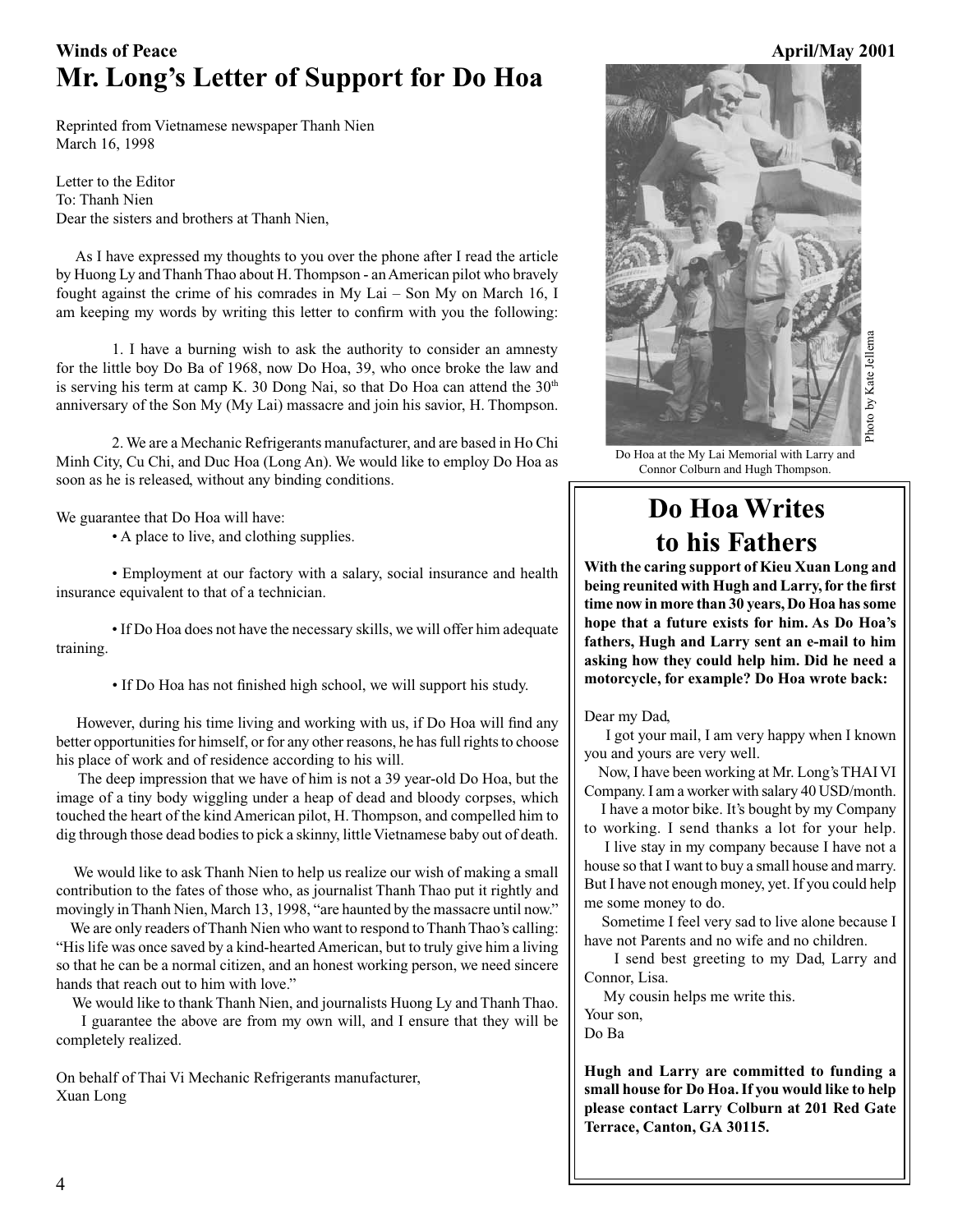## **April/May 2001 Winds of Peace Reflections on a Celebration of Life**

**A group of Americans traveled to Viet Nam for the "Celebration of Life" to dedicate the new My Lai Peace Park on March 16, 2001, the 33rd anniversary of the My Lai Massacre.** 

**Included in the group were representatives of the Madison Friends, sponsors of projects in Viet Nam; Viet Nam veterans, including Hugh Thompson and Larry Colburn; others who were drawn to the ceremonies in remembrance of My Lai; and one, from Ireland, who arrived by chance.** 

**Afterwards, Mike asked everyone to send him thoughts and impressions of their experiences. In this special issue we are pleased to include a variety of articles, some in the form of letters, along with photos taken by some of the people who were in My Lai on March 16 and 17, 2001.** 

## **Letter from Hugh Thompson**

### Mike,

Great Job!

 When you are back at My Lai, please do not forget the art work for the school here in Louisiana and also the art work for Connor's school in Georgia.

### Thanks, Hugh

P.S. I would love to write about my experiences there at My Lai, but words are not my best point, if I have a best point. Meeting with Do Ba was a great moment in my life, one of the happiest moments in my life. It is beyond words to try to explain my feelings, but I sincerely thank you and Mr. Do for making all of this possible. I know it has taken a lot of time, effort, and hard work. Mike, keep up the great work you are doing. Some day and some how you will receive great rewards for all your help. and some now you will receive great rewards for all your neip. Hugh Thompson and Mike Boehm cutting the ribbon at the My Lai Peace Park.<br>Your friend, Hugh





Jim Lund enjoying My Khe beach, just down the road from My Lai.

## **My Vietnam Experiences by James Lund**

 First of all I was amazed at the work Mr. Do and Mike Boehm have done. They are incredibly dedicated to these projects.

 My Lai beaches were wonderful. Louise and I swam delightfully in the ocean, in warm water.

 In My Lai itself, the school dedication in 85° heat was almost oppressive. My Lai Peace Park dedication was spectacular. And the annual ceremony at the My Lai shrine was impressive.

 We planted trees everywhere in My Lai, at several different sites. We worked with American Vets, Quakers, and local people, all working together to beautify the parks.

 On a warm and rainy day, we went to visit Bac Giang Peace Park, 30 miles north of Ha Noi. Rainy weather didn't spoil the visit to the peace park. The kids and all the people were beautiful and cordial and happy.

 Some people referred to me as being "Buddha", which means being a happy and well-respected person and also quite chubby in the stomach area. They would smile as they patted my tummy.

 Numerous U.S. vets returned to give support to the restoration of a war-torn country. I was impressed with their numbers and their favorable attitude towards the Vietnamese people. One vet, a bartender in New York City, even helped to build a library for a community, spending \$3,000 of his own money.

 I could go on and on, as so many things were going on each day. I could literally write a book on this 12 day excursion to this recovering far-eastern country.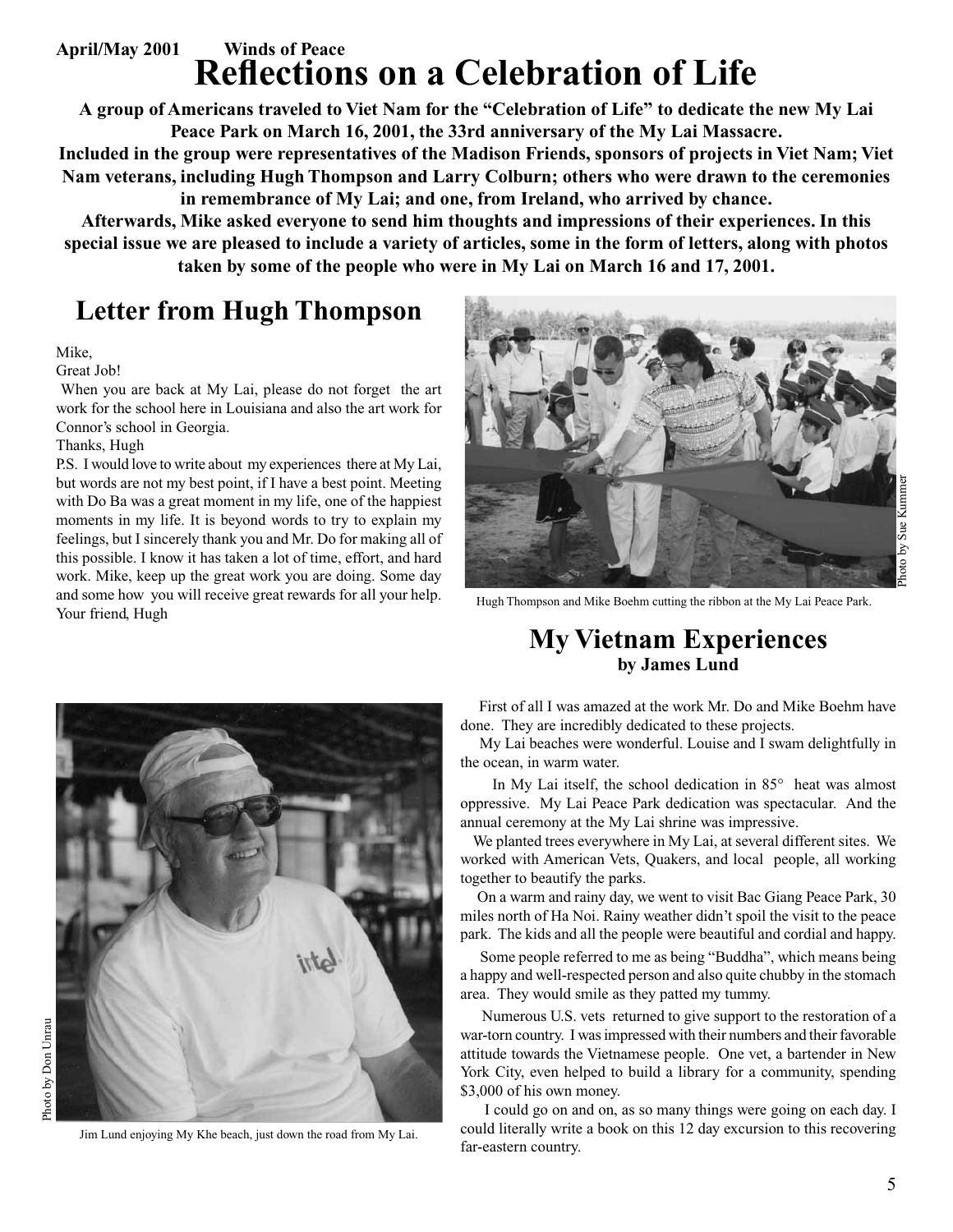## **After seeing the Peace Park in My Lai, I think to myself that there is hope for peace in Ireland by Brendan Jones**

### Hi Mike,

 Just thought I would drop you a few lines to thank you for your kindness and friendship that you showed me during my stay in Vietnam. I don't know if I told you or not, but I was meant to go to China this year, not Vietnam. This came about because of a mix-up in tickets in Bangkok, so I decided to come to Vietnam instead.

 After spending 5 days in Ha Noi, I decided to head south

to Da Nang. Coming to Vietnam was the start of a sequence of events that were to occur until I reached Sai Gon. On my first day in Da Nang I was sitting in a bar having a cool beer, looking at my map of Central Vietnam, when I noticed that I had come too far south for the D.M.Z., and that it was 3 hours by train back north. Sitting across from me was an American who introduced himself as Don Unrau. We got chatting, and he asked me if I remembered the My Lai massacre back in '68. I was 20 when this occurred and I remember the revulsion I felt. I ended up protesting outside the American Embassy in Dublin against the war in Vietnam. Anyway as the "Troubles" got worse in Ireland, My Lai went to the back of my mind until Don brought it back to me. He told me of the twoday ceremony at My Lai and that maybe I would like to come to it.

 On the morning of 3/16/01 I arrived in Quang Ngai too late for the official ceremony at My Lai. Later that evening I met Don, and he introduced me to you. You very kindly arranged with the Vietnamese official that I could join your official party. Although I was a stranger, everybody made me feel most welcome. What I did not realize was the mixed emotions I was to experience over the next 24 hours.

 The next morning, bright and early, we set off by bus to a school. Fine, I thought, it's nice to visit the local school and show support. But this was not just any school. This was the children's school that you and the Madison Friends had built. What a truly wonderful and marvelous sight to see this–phase one of the school–being officially opened. It is completely enclosed by a magnificent wall–modern, clean, toilets of the highest standard for pupils and staff, and, of course, the classrooms themselves. Absolutely great. What an achievement.

 It must have been very gratifying for you to see the result of your endeavors come to fruition. The happy, smiling faces of the children and the recognition in the faces of the teachers and officials for everything that you have done for them was wonderful to see. Out of a senseless war comes the beginning of the future for these children and generations to come. Be proud of yourselves and your endeavors. You deserve it.

 After the tree planting ceremony, I was on a high, and I headed off to the My Lai memorial park on my own. I could not believe what I was seeing as I walked around the park and, later, as I viewed exhibits and photos in the museum. I said to myself, "How could soldiers of the United States of America commit these horrendous crimes?"



Mike, I am not ashamed to say that I cried and cried at what I was seeing and reading. And out of that madness were Hugh Thompson and Larry Colburn (whom I had the pleasure to meet), Glenn Andreotta, R.I.P., and Danny Millians who are great heroes, and most of all great human beings. May their lives always be full and joyful.

 After that, I went to the Peace Park. The park, with all the

trees newly planted by your party as a sort of reunification park, is a wonderful idea. Mike, you asked me what the park meant to me and as I think back now and remember the workers from the paddy fields eating their meal under one of the trees, I think to myself that there is hope for peace in Ireland.

 After that we met up again on the beach at My Lai (My Khe), and I said to you guys that since it was St. Patrick's Day, we should all have a drink. Whereupon you whipped out your violin and proceeded to play a couple of jigs for me. I thought that was the craic and loads of fun. Thank you again.

 As you know, Gil and I traveled by train the next day to Sai Gon. We got a 2 berth compartment, and guess who was in the compartment with us? On the cover of the Acadiana Profile Special Report (an article written about the helicopter crew and the villagers they rescued during the massacre) is a photo of Hugh and Larry with a woman named Pham Thi Nhung. The person in the carriage with us was her 63-year-old sister, who was 32 at the time of the massacre, and is also a survivor. According to her, she was in the village at the time and was herded out of it when Hugh rescued them.



I wish you and the Madison Fuends every success in the future and that without doubt your project at My Lai is a tremendous achievement.

May you all have happy and fruitful lives. May the road rise up to meet you.

### Yours, Brendan Jones

37a, Convent Road, Dalkey, County Dublin, Ireland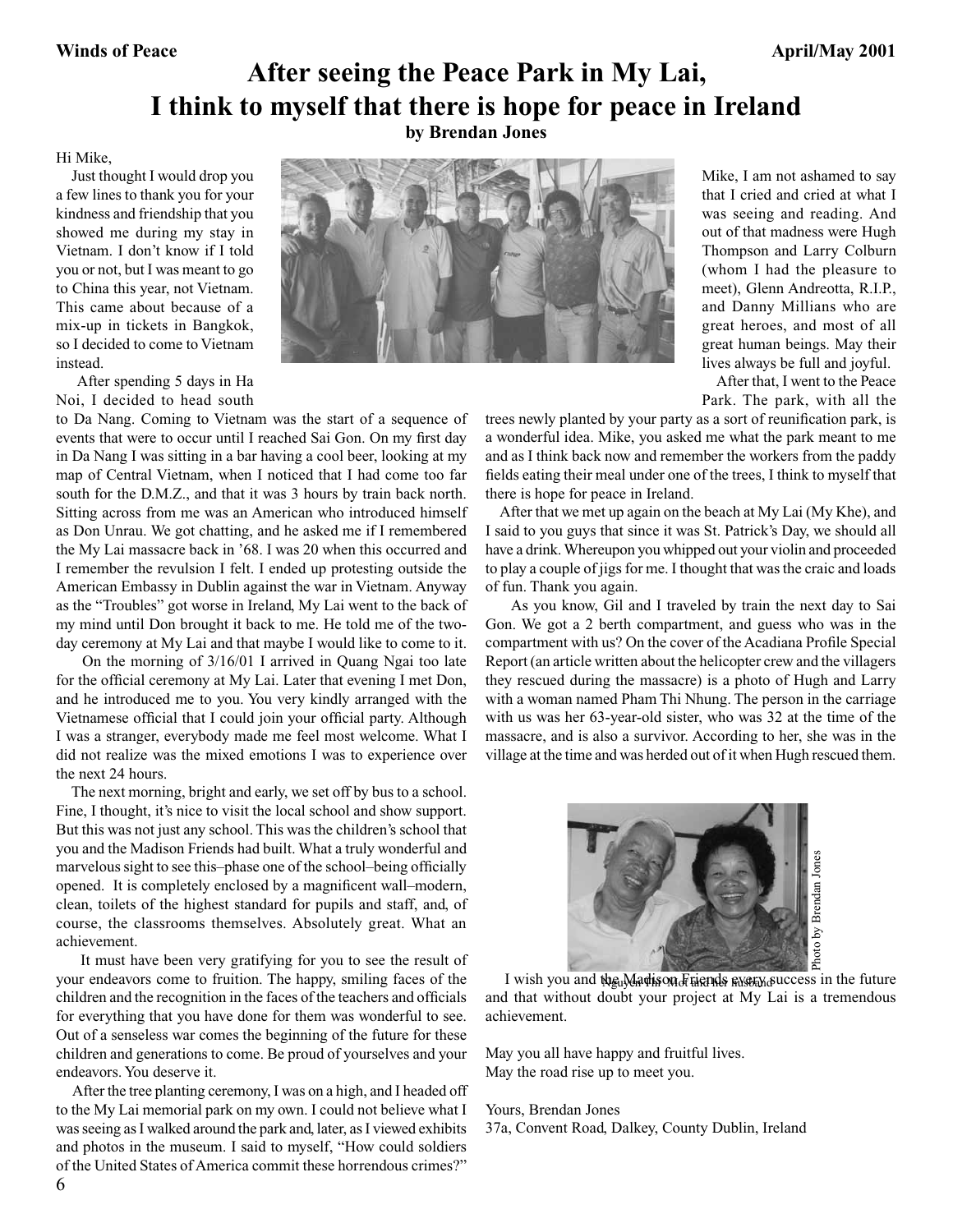**April/May 2001 Winds of Peace** 

## **Thoughts on the Vietnamese Trip By Louise Lund**

My trip kept coming back to 8 year old boys.

 The first was the boy in the book, Four Hours in My Lai,which I read on the airplane trip to Viet Nam. This eight-year-old boy died in his father's arms, and his father's reaction was, "This is God's vengeance for what I did." The father had been one of the participants in the infamous My Lai Massacre years earlier. That set the tone for the rest of the extremely interesting book, which outlined the events of that terrible day in clear, frightening detail.

 The second little boy was the boy in the book who was pulled alive out of the ditch full of dead bodies surrounding the village of My Lai, on March 16, 1968. Three men– who landed their helicopter between Calley and the other soldiers performing the massacre and the few remaining, intended victims– were able to get a few survivors to safety by calling in other helicopters large enough to airlift them out. As they were taking off again, they spotted movement, and upon landing and checking, found one more person alive, a very small 8-year-old boy. When we came to visit My Lai this year, the boy (now close to 40) had been found and flown up from Saigon–on the very same plane as his rescuers, although none of them were aware of it. Two of the three crewmen who made the rescue, Hugh Thompson and Larry Colburn, survived the war. They were the heroes of the programs of events commemorating the massacre. They and the boy were seldom parted during the rest of their time together.

 The third 8-year-old boy was Connor, the son of the airman, Larry. He, along with Larry's wife, accompanied the group on the trip. In his charming face, smile, and demeanor, this child represented all the best in the form of a goodwill ambassador–a face of friendship and the future. Wherever he went and whatever he did, he drew small boys to him. Without a mutual language, they successfully played soccer, climbed and jumped over sand banks, built sand castles on the beach, and generally had a great, small boy time. When his father asked him how he talked with the boys who spoke no English, Connor only looked surprised. What a silly question. Small boys don't need words to communicate.

 The ceremony at the actual My Lai site was the most moving for me and brought me to tears. There were plaques bearing the names and ages of those in each home who had been slaughtered, showing that very young children and older grandparents were massacred,



Ceremony at the My Lai Memorial.



Louise Lund with her brothers, Joe and David Elder, at the My Lai Memorial.

along with every other living thing in the town. What a terrible blot on the American image–making the war we had protested from the start only prove our worst nightmares were real. The site had a huge statue of commemoration, plus a mosaic wall, which depicted the village in flames. If we had doubted any of it, the museum located right there on the grounds had the vivid pictures of the victims– before and after they were murdered. Such a terrible tragedy!



Photo by M. Boehm M. Boehm Photo by

Members from Madison Quakers at My Lai Peace Park: Todd Kummer, Jim Lund, Sue Kummer, Joe Elder, Louise Lund.

 But it made me feel better about our trying to rebuild something with a share of goodwill to offset, in a minute way, the horrors the war brought. The ceremony with all the teachers and children, celebrating the opening of the school Quakers had funded, was a delight. And the Peace Park, dedicated too as part of these events, seems like a great place for picnics, etc. Everywhere we went we were also invited to plant trees, and we all were a bit sore from the planting, but we were happy to see the beauty emerge, which enhanced the park and school.

The general feelings about the trip were in vignettes: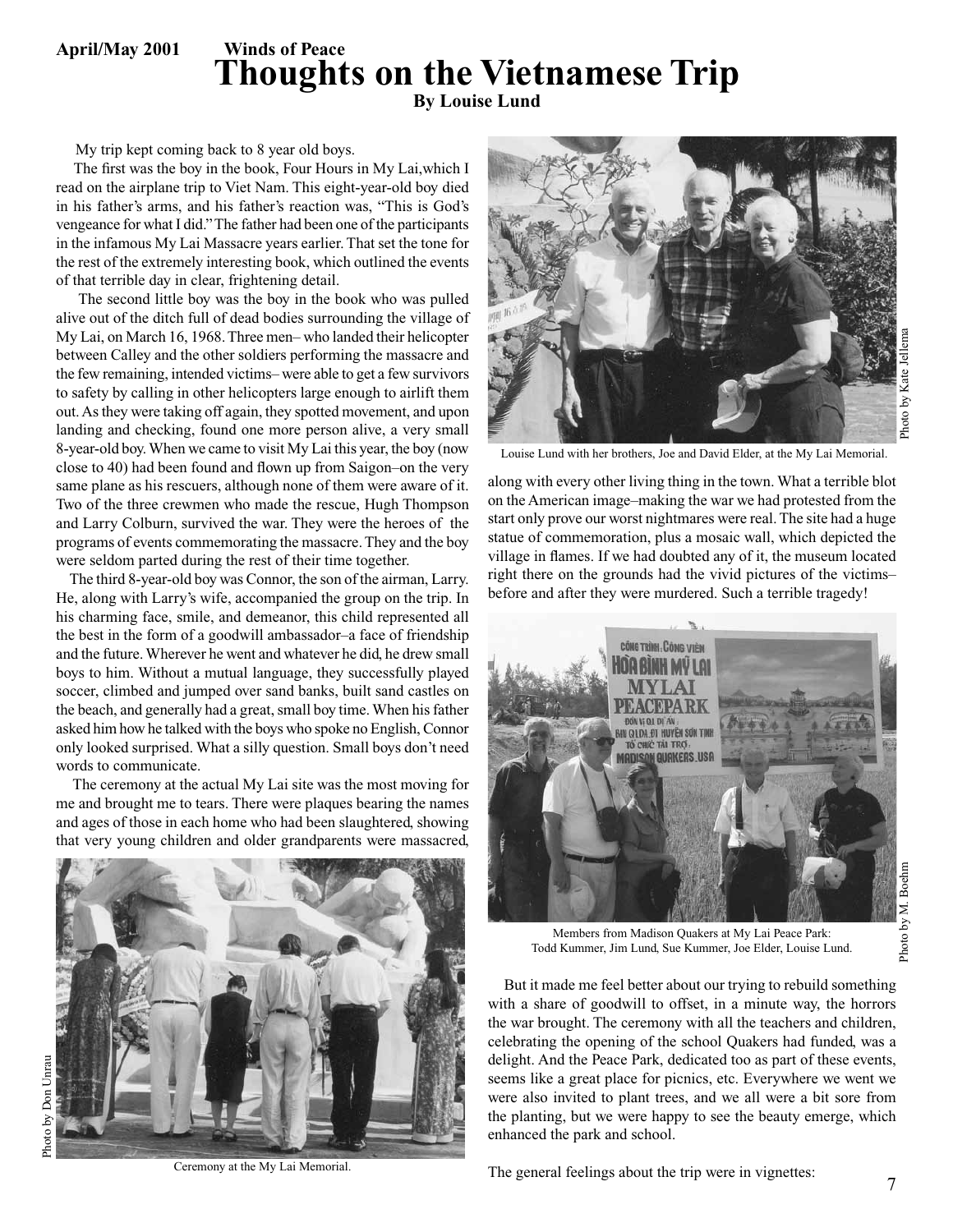

At the Bac Giang Peace Park, north of Ha Noi: Mike Boehm, Sue Kummer, Joe Elder, Todd Kummer, Miss Anh (interpreter), Kate Jellema, Mr. Khanh, Miss Anh's friend, and Jim Lund.

 The 15-hour trip from L.A. to Hong Kong almost did us in. If Jim hadn't found an adorable Chinese baby, traveling along with his Mom, in serious need of being walked around and around the airplane, it would have been hard to find excuses to exercise. (She met Jim in the airport and turned to the baby and said, "Say goodbye to your uncle.")

 Hong Kong and Kowloon were amazing. The view of the harbor from the hotel window literally took my breath away. Except for the constant rain, we had a great visit–museums, parks, trips on the two story buses, trying to eat with chopsticks, and the sampan tour of the harbor. The efficient, clean, quick forms of public transit amazed us too. And the mystery of all the Phillipinos (as we found out upon inquiry) spending Sunday in the sheltered entries to all the mass transit terminals, sitting and "picnicking" and enjoying friendships and a day off.

 Ha Noi's traffic amazed us all! The moving sea of small motorbikes, bicycles, and every form of wheeled vehicle, was awesome. We were always convinced there would in a moment be a crash of unbelievable proportions, but we saw only one minor accident in 3 days. It was a treat to go from there to the first peace park and see how it is coming

and water after having tried to manage one of those totally round boats all by himself (and the delightful laughter of the women watching us)!

 The hard work that goes into brooms, preparing manioc, and growing shrimp left us with the good feeling that maybe we've helped a few people who really can use it. And then there was the beautiful smile–our reward–when Joe and I told a member of the council that she looked like our niece, Patsy. She had been far too serious and sober until then. Such beautiful people they are!

 Our last dinner there, in the restaurant, was one we've told many about…trying to eat unfamiliar food in an unfamiliar setting without benefit of language led to much merriment on the part of our hosts.

I guess my most moving moment, though, was giving a hug to

along, and visit with friendly visitors all around.

 The hotel in Ha Noi was much too elegant for any I had been led to expect. There were bellboys and a swimming pool and a fancy restaurant on the top floor–and people who did our laundry even!! And the air-conditioned bus we drove around in, with cool beverages and curtains in the windows and lace on the backs of the seats, was also far, far more elegant than I expected.

 I did really enjoy visiting the homes and workshops of the recipients of the women's loan fund. Then, of course, we can't forget Mike at the shrimp farm, up to his chest in oozing mud



one of the few survivors of the massacre! It affected me more than I could have guessed. Also, it meant so much to me to have the unexpected and very enlightening treat of traveling with the soldiers who had fought in Viet Nam, hearing their personal, moving stories, and how their lives had been affected. There were memories from this trip that will last a lifetime.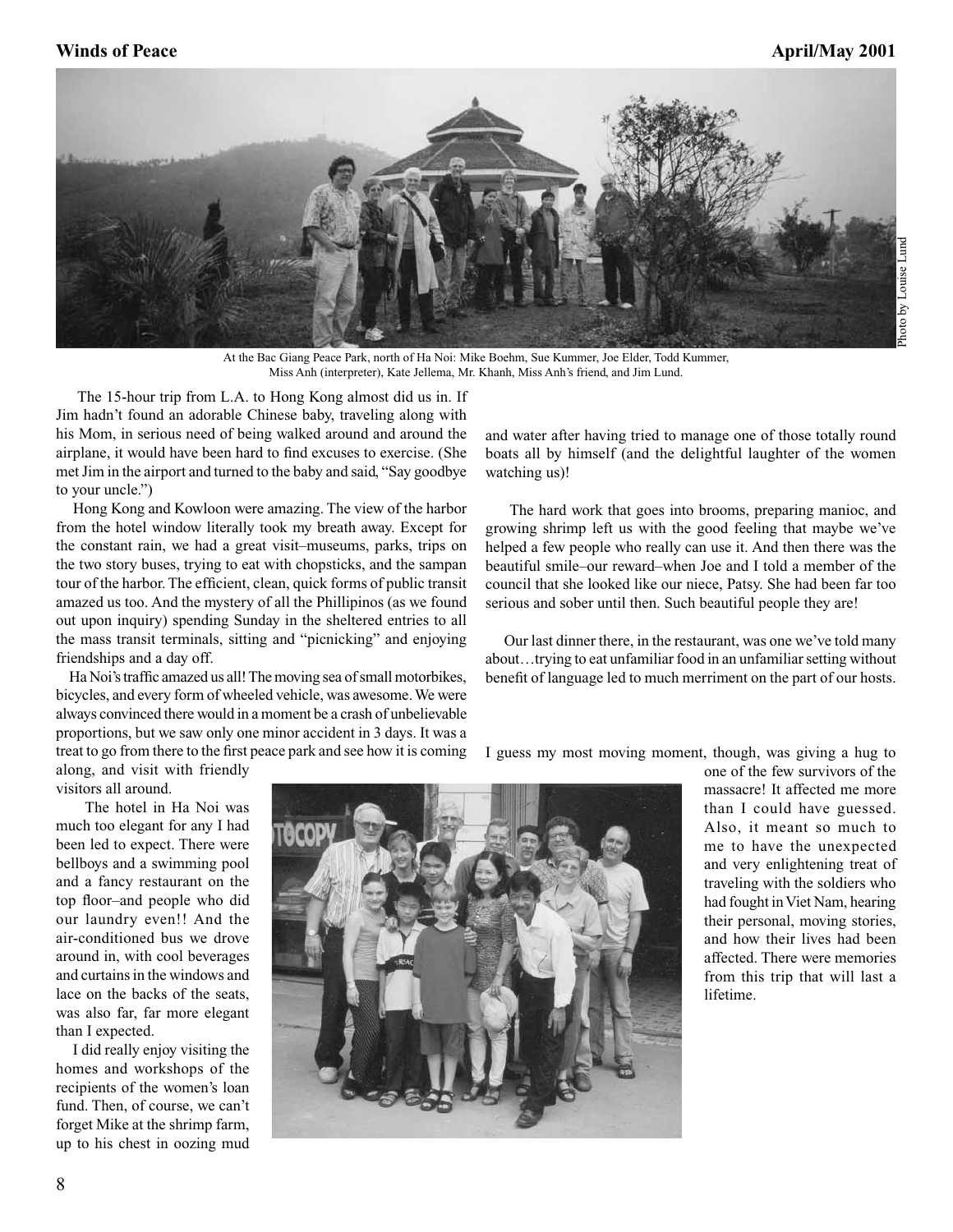## **Journal Reflections**

## **by Ken Dawe** Dear Mike

 I want to thank you for doing the work. All the work of putting together the events that made it possible for hopeful and peace-loving people like myself to "Celebrate Life" at Quang Ngai Province...in such a meaningful way. I know that you had help. Mr. Do deserves a written "thank you" from me too, but this one goes out to you alone.

 A park dedicated to celebrating the peace between people of Vietnam, America, and all the rest of the world is a healing counterpoint to the sadness (even despair) that I cannot help but feel when visiting this particular part of Vietnam. The park is needed and will be enjoyed by people for many generations.

 As you may recall, I was "volunteered" into the role of combat infantryman at the exact time the massacre was carried out in 1968. I was assigned to a rifle company that operated approximately 30 miles south of My Lai. Though my unit did not commit atrocities on the scale of My Lai, I saw my countrymen– at the direction of our "leaders" – perform many acts of brutal and unprovoked terrorism on civilians. To say that those experiences, and knowing of the awful business at My Lai, left me doubting American moral superiority would be a gross understatement. That disillusionment has profoundly affected every part of my thinking and decisionmaking since that time. People with issues like mine are especially grateful for occasions that help us move away from the cynicism that blocks our growth and personal peace of mind. Each of the activities that you and the Madison Quakers invited me to join last March 16th and 17th moved me closer to letting loose of my anger and sadness.

 I don't know just what you had in mind when you asked for written "thoughts/experiences while in Vietnam," so I decided to send you some excerpts from the journal I kept during the visit.

### **16th March**–**Son My Memorial Ceremonies**

 The Americans arrived at the Memorial just in time to make a grand arrival. We were a little slow getting away from our hotels, so we basically filed off the bus and into the (near) ready-and-waiting crowd gathered at the base of the statue. Though it was early in the morning, the sun was already burning down with intensity on the assemblage of Vietnamese dignitaries, local citizens, and approximately 150 school children. As I walked along with the American contingent towards the statue, I felt a vague sense of gladness creep over me. I couldn't really identify what had set that feeling off, especially since it is such a somber place, but awhile later its origin became clear. I felt good because I was finally certain that I was on the right side of American involvement in Vietnam.

 I was surrounded by very special Americans, the Madison Quakers, who had come to build more and better bridges with the people of a culture I have always respected (even back when I was instructed to hate them). This was a group of Americans that earned the stature of "special" in my thinking by having cared enough about humanity to work for peace as far back as the time of U.S. military involvement in Vietnam– and to be persisting at it to this very day. Back while many of us were caught in the confusion of the war, these people were taking higher-order actions. All in spite of knowing that they would be held in contempt by many persons and institutions that had lost so much of their humanity to the fear and hate of the day. The Madison Quakers were doing things way back then to help all the victims of the war-making, so that there would be some ground for peace to grow on whenever the fighting ended.



Todd Kummer, Joe Elder, Louise Lund, Sue Kummer, and Jim Lund at the tree planted in honor of Madison Quakers at the My Lai Memorial.

 Of course, the presence of the helicopter flight crew of Hugh Thompson and Larry Colburn also contributed to my feeling that I was where I needed to be. That crew showed exceptional courage. The actions they took probably had much to do with stopping the cowardly and counterproductive slaughter of civilians in My Lai on that fateful day. I knew that I was in the presence of people that would stimulate my own "better side", and it felt good.

 On the bus ride from Da Nang to Quang Ngai City the afternoon before, we all got to hear about and meet Do Ba. What positive news it was to know that the little boy that Glenn Andreotta had retrieved from the pile of bodies back in 1968 was alive and back among us. We didn't get any details of how he was able to make his way in life over all the intervening years, but anyone that had experienced emotional and life-transforming physical trauma like he suffered at the age of eight, must have had a very tough go of it. When I asked Mr. Do exactly why he was imprisoned for so many years, he told me that in addition to having been caught stealing the copper wire, it was determined that he was also "homeless and hopeless." I know I can only guess at the load that the man must carry.

to hold tightly to Larry or Larry's eight year-old son, Conner. H9 Do Ba seemed very calm at the ceremonies, but it was clear that even though he was being honored and fussed over, he had a need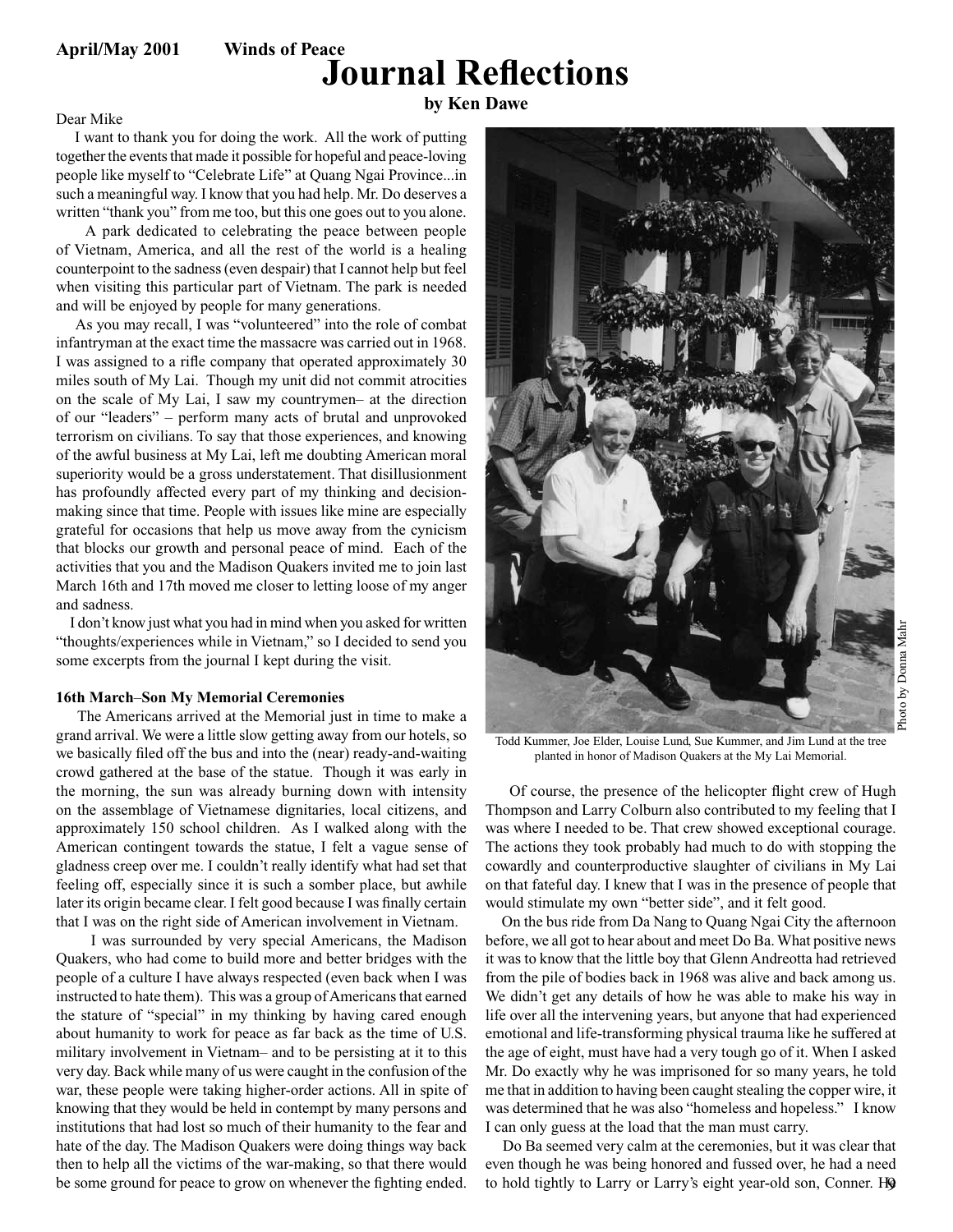seemed to be in (or nearly in) physical contact with one or the other of the two at nearly all times. I never saw any outward appearance of emotion from the man, but an episode that Larry related later suggested how intense parts of the day had been for him. Larry said that Do Ba had gone off to look around the site of his home village after the ceremony was over. He came back and found Larry talking to some people. Though it seemed totally out of character for Do Ba to assert himself so aggressively, he pulled Larry away from the conversation and steered him over to what he had found. It was, of course, the grave markers of his immediate family members. Larry said it was a very intense and powerful moment. Again, I can only imagine...

 After speeches were made, individuals and groups to be specially honored were brought forward and introduced. Special wreaths with people's names and affiliations were solemnly presented as



Larry Colburn and Do Hoa (Do Ba) at My Khe beach, near My Lai.

each group came to the front. Overall, the proceedings seemed pleasant but kind of neutral to me...until the end. Though I had been occasionally envisioning the horrors of 3/16/68 during all the pageantry, they were just fleeting snapshots. No great emotion was stirred...until the P.A. filled the air with about as mournful a dirge as I have ever heard–at least as mournful a thing as I had ever been exposed to while I was as vulnerable as that place can make me. The sound quality was awful...lots of static crackling and feedback came over the speakers, but I was hit hard with a lump that quickly moved from down in my chest to a place high in my throat. The feelings it caused brought me some real clarity on how much sadness lays unresolved inside of me. A few tears leaked out even though I was abruptly distracted from my feelings when I looked up and saw that some film crew had their camera focused directly on me. I remember being glad that it was such a hot sunny day so that I could justify having my sunglasses on. I was barely pulling myself back up from that when Mike was asked to play his violin. The first piece he played was pleasant to listen to, but then he played "Taps." If it hadn't been so short, I'm sure it would have set me off again. ...There's still so much sadness and confusion over all that crap that happened so long ago...

 After it was all over, people drifted off in different directions. Conversations were friendly and cordial, but I (and Paul) decided to go wander around the grounds of the memorial area. Before long the

### Winds of Peace **April/May 2001**

Photo by M. Boehm **March 16th** –**My Lai Peace Park Dedication** From the Son My Memorial, we went directly to the site of the new My Lai Peace Park. Bright red and gold banners were strung off the corners of the new 2-story gazebo. Ponds had been dug on

school kids were playing in and around the bunkers, and, as usually happens when groups of Vietnamese kids encounter westerners (especially westerners with cameras), any sort of seriousness breaks down and joy and laughter take its place. We took our pictures and played the little games and by the time it was time to get back on the bus, Paul and I (and everyone else) were all back in high spirits.

hoto

Planting trees near the My Lai Peace Park gazebo.

both sides of the access road and were filled with water (up to the natural water table I was told). Many lotus plants had been brought in and planted in those ponds. The grounds had only recently been bulldozed into the final landscaping so things were pretty barren and colorless. The shiny-new gazebo looked kind of odd out in the middle of things, but by the time we moved on to the beach to relax, a ribbon had been cut, brief speeches gave credits and thanks, many (40?) trees were in the ground and Americans had gotten into the dirt with the Vietnamese farmers. It was a good housewarming and looked a lot more like a park when we left.

 People worked pretty hard for an hour or two at putting the trees into pre-dug holes, before everyone retreated to the shade and cool (er) breezes found in the gazebo. A few people even sat in the shade of one of the larger of the newly planted trees and had their lunch. I



A local villager and Kate Jellema planting a tree in the Peace Park together.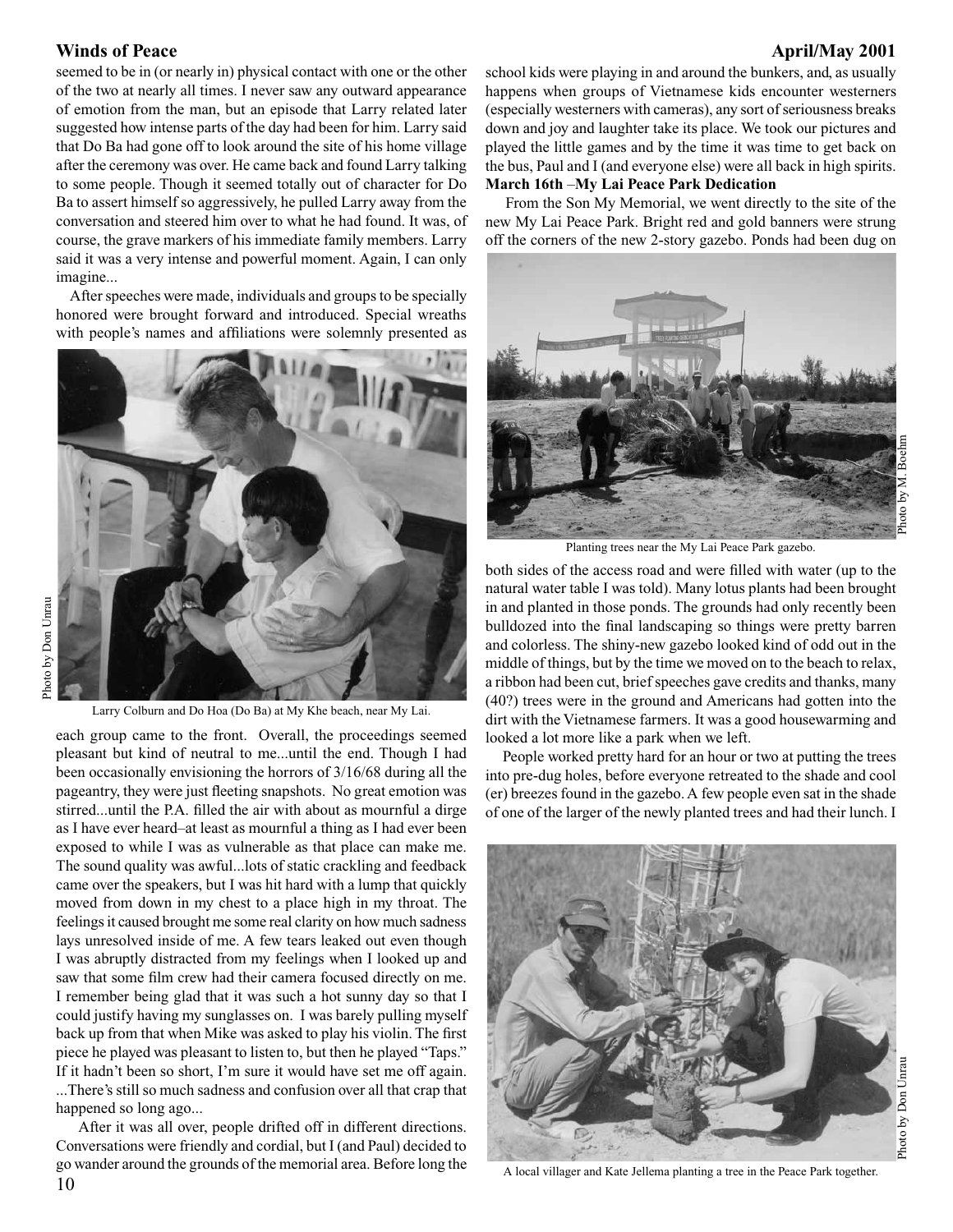### **April/May 2001 Winds of Peace**



Photo by Sue KummerPhoto by Sue Kummer

Working together to plant trees at the My Lai Peace Park.

particularly enjoyed the times when the work required a joint effort between Vietnamese and Americans– times when we needed to lift a particularly heavy tree or to support the tree at a desired angle while others put dirt into the hole or tamped it or whatever was needed. It gave an opportunity to really interact and even do a little brainstorming together.

We couldn't communicate with language, but working out simple problems together felt good. It also gave me a chance to show that I have done some physical work in my life and am not afraid to put my back into a heavy task. And that I have no fear of getting dirty if the role requires it. It was good to show that I can laugh at myself whenever some clumsiness on my part is revealed, and that while I may not have the stamina that the Vietnamese farmers have, I'm not completely weak either. I kept on working until the trees that needed to be put into the ground had been planted. I had the feeling that both Westerners and Vietnamese were more at ease with being in each other's presence as we all stood in the gazebo's shade afterwards. There are huge differences in dress and lifestyles to overcome before we could feel like we really know each other, but digging in the dirt together has to be about as direct a route to commonality as people might ever find. While I don't begin to know what those local farmers think of the idea of having a Peace Park in their neighborhood, I think that about any interactions done for reasons other than profit making is bound to be good for preventing "us and them" thinking for everyone involved. It seems to me that



Jim Lund, David Elder, Ken Dawe, Joe Elder, and Todd Kummer relax and enjoy a good story after the tree planting.

nothing could ever do as much towards ensuring that people won't be lead into the notion that they need to make war over "differences" as having planted something together.

### **March 16th** –**My Khe Beach**

 After the business at the Peace Park was completed, we all enjoyed an afternoon at the local beach. Members of the group got to talk and get better acquainted with each other and reflect on all the events of the day. We feasted on good seafood and drank cool drinks while we processed a busy and eventful day.

 The addition of Larry and Lisa Colburn's son to the group proved to be of very great value. Connor Colburn is the same general age as many of the kids that were at the Memorial and at the Peace Park dedication. One probably couldn't find a kid more open to diving into whatever is happening. He played with any and all that he came into contact with, and while he was greatly outnumbered by kids that spoke a language he had never even heard before, the give and take was as good as kids of that age ever manage. He shared his stuff with them, and I think the Vietnamese kids gave things to him. They played games that Connor had played before and probably some that he hadn't. There was a little bit of roughhousing, but nobody ever



Lisa and Connor Colburn with the local village children at My Lai.

got angry or past the point where the issue couldn't be dropped. The boy could have (should have) given lessons in statesmanship to certain American politicians that I could name. At the very least, I am certain that his interactions with the local kids gave the visit from the Americans more significance to the younger generation.

 The fact that Connor is the same age now as Do Ba was when Hugh and Larry rescued him made me pay special attention to how kids of that age act and think. It put more of a face— a reality, on the tragedy that was endured by Do Ba. To think of Connor Colburn suddenly left without mother, father, or any living relative – not only left alone and having no home to go to, but also having to live with the images of the violent murders of all the people that made up his life – impossibly cruel. I think the fact that Do Ba has survived at all is a great testimony to the amazing resilience that seems to typify the Vietnamese. They will never be suppressed.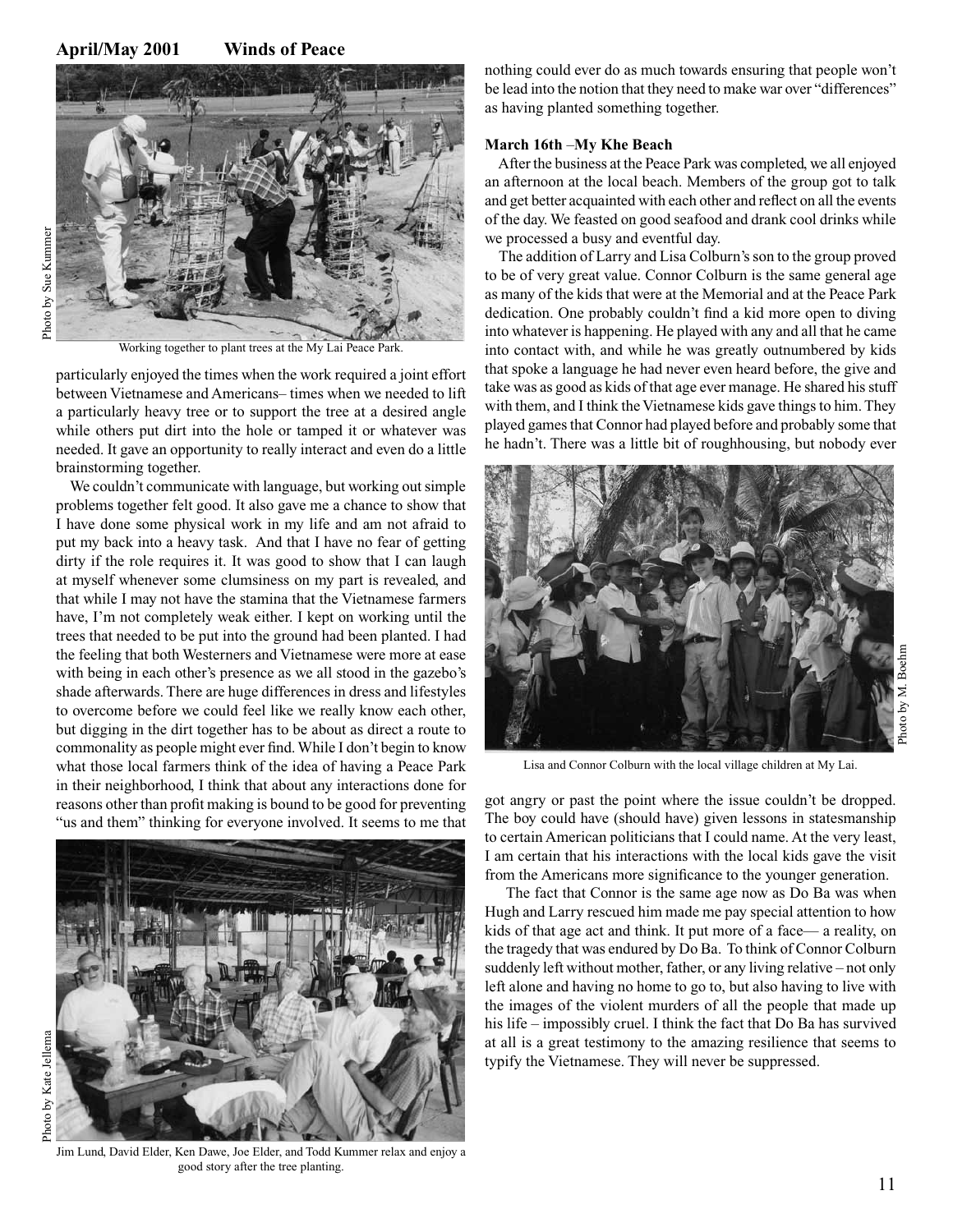# **When a Trip Becomes a Journey**

### **by Susan Kummer**

 A trip to Viet Nam. We knew it was a rare opportunity. A chance to see first hand the projects we had been supporting. A way to take a closer look at a chapter of history that shaped us and our society. Little did we know how much we would learn or how much it would come to mean to us. Nor did we fully realize until we started talking with people before leaving, just how much baggage people are still carrying 30 years later.

 But hour-by-hour, sight-by-sight, person-by-person, and-storyby-story, we began to get the picture. This trip was going to be traveled on many levels.

 Whether you track it by miles, hours, or by cultural differences, it's a long way to Viet Nam. This is a country that is humming with life—along the roads, in the rice paddies, and in the city streets. Summoning the courage to cross a street against a constant stream of vendors, bikes, and scooters, is one's first test. Negotiating the sights and smells of the market is another. But everywhere, the Vietnamese were friendly, curious and welcoming. After a couple days of immersion, we managed to sleep past 4 a.m. when the nonstop honking begins for the day.

 For the better part of a week we were on the go from early morning until evening. Many of the people we traveled with had experienced the war first-hand. Soldiers, pilots, helicopter crew, pacifists, interpreters, and victims—all were deeply touched by a war that still haunts us. Time has healed most physical wounds, but the human psyche seems to be another matter. As one vet put it, "It's a question of how long you can run. Eventually it catches up with you, and you've got to come to terms with it."

 this stretch of Route 1 between Da Nang and Quang Ngai, those As we talked, we were traveling down Route 1—a narrow twolane road that is the main north-south highway in Viet Nam. You can see a lot from a bus. Children sandwiched between their parents on a scooter, dozing off or reading a book. Women bending over for endless hours tending their rice or scooping water into their fields from irrigation ditches. School girls in long white silk uniforms riding bikes three abreast, chatting nonchalantly. Every imaginable thing—from chickens, pigs, eggs, and house wares to wardrobes and plywood—being transported by bike, scooter or cyclo. But along



Sue Kummer ties friendship bracelets on children at My Lai.

who had seen this country before were seeing many other scenes. Hugh Thompson pointed out the window and said, "We grew up over there—real fast!" As experiences were shared, the war became real in ways that were never possible to grasp through the media. It became chillingly clear why lives were shattered.



Larry Colburn and Do Hoa<br>Meanwhile, we were also witnessing an incredible reunion. Several hours earlier Hugh Thompson and Larry Coburn had been reunited with Do Hoa, the eight-year-old boy they saved from the ditch in My Lai in 1968. Hugs and tears of joy were irrepressible. Do Hoa, who lost his family in the massacre, had just become a big brother to Connor, Larry's eight-year old son. Do Hoa's expressive eyes revealed both the sadness he has lived with and his overwhelming happiness at suddenly being part of a family again. Somewhere along Route 1, as our bus dodged people, potholes, and rice spread out to dry, it became apparent that this trip was really a journey—a journey of the heart.

 The remarkable thing about traveling together—attending the 33rd anniversary at the My Lai Memorial, dedicating the My Lai Peace Park and new school building, planting trees, visiting women who were receiving loan funds, and sharing our stories—was that no matter what our roles during the war, we clearly had found common ground. As Hugh put it, "War sure changes things, but it solves nothing." Surrounded by smiling children and appreciative adults, we were part of a new history in the making. These profound experiences have the potential of replacing the tragic history in our memories.

 Some of these healing moments are worth describing. After the dedication of the school, as children crowded around to get colorful friendship bracelets woven by children and adults in Madison, one of the teachers asked a graduate student traveling with us who speaks Vietnamese if the bracelets had special meaning or magic. Kate responded, "Yes, they represent friendship." To which the teacher inquired, "But will they ward off evil spirits?" Kate paused just for a moment, and then said, "Yes, of course!"

It was hot, and the air humid, the morning we dedicated the Peace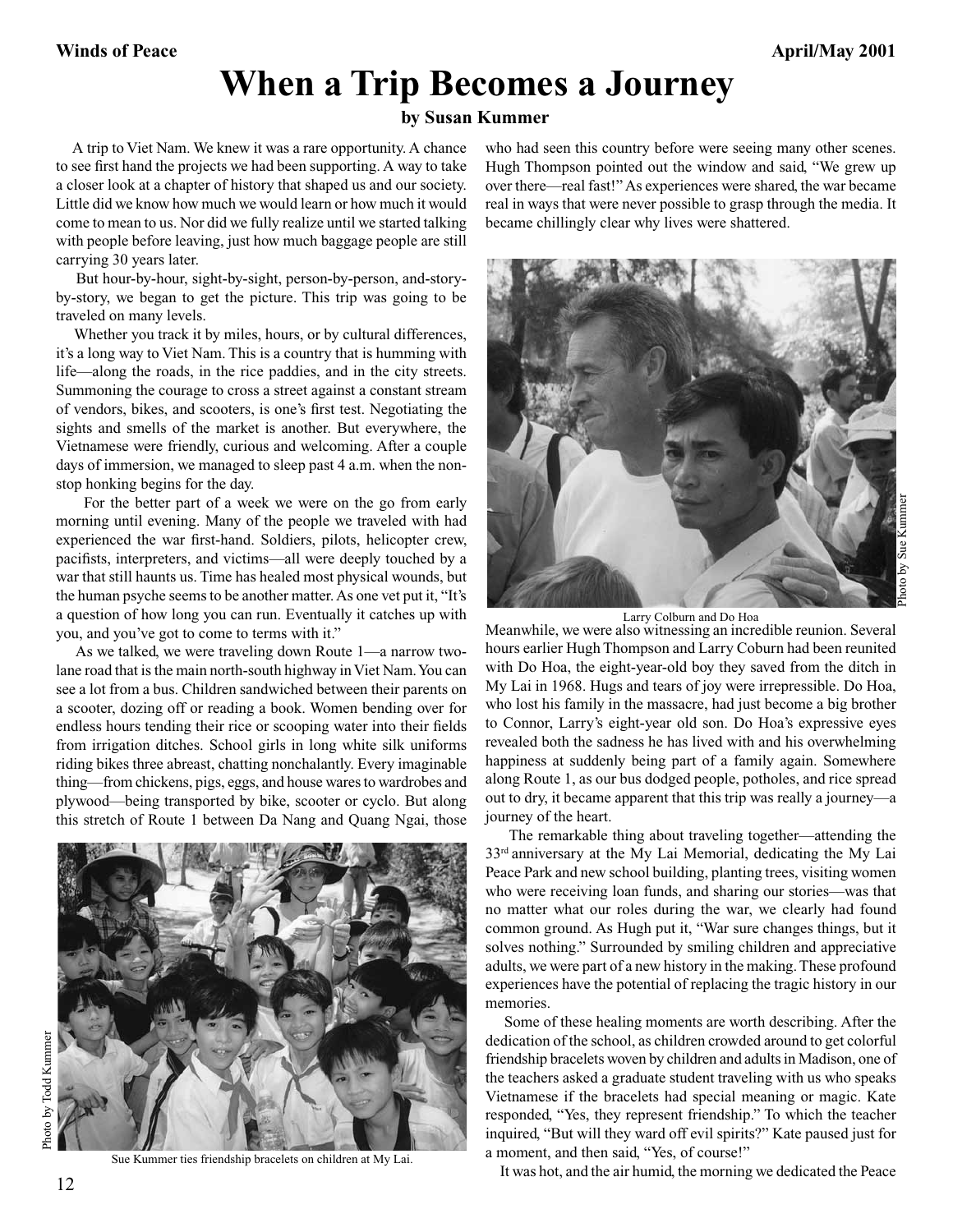### **April/May 2001 Winds of Peace**

Park. After the ribbon cutting, everyone headed out into the sun to plant trees along the road and around the hill where the pagoda rises above the rice paddies. Enthusiastically, tree after tree was lifted into place and dirt shoveled in around it. The sun, however, was taking its toll, and there was universal appreciation for the Vietnamese who had dug the holes ahead of time. One tree already had a bird's nest nestled in its branches. And just minutes after being planted, a palm was sought out for lunchtime shade by a family who had been working nearby. The promise of this place was already unfolding.



Villagers picnic in the shade of a newly-planted tree at the My Lai Peace Park.

 After the "official" part of the trip was over, we were having breakfast in the coastal town of Hoi

An when the waiter recognized Mike. He came over and asked if he was the helicopter pilot from My Lai. After a brief exchange, the waiter remembered excitedly that Mike was the violinist in the film, Sound of the Violin. He was obviously touched both by the film and by meeting Mike. A few minutes later, Mike returned with his fiddle and played the Ashoken Farewell and Taps—touching a few more with its hauntingly beautiful message—a language needing no translation. It reminded me what Hugh asked the first day on the bus, addressing those from the Friends Meeting who support Mike's work, "Do you realize what you have in Mike?"

 Mike, himself, frequently speaks of the dedicated work of his Vietnamese counterpart, Do, and how critical he is



to the success of our projects. Do wore a hat with the word "RISK" on it. It seemed to sum up so much about those who came on this trip and about the commitment that Mike, Do, and the Madison Quakers are making here. It also captures the essential spirit of the Vietnamese. They are survivors because they have risked it all. And so, too, the vets who are finding the courage to face what haunts them.

A lot of things came together on this trip, but still it is a journey

that has only begun. It is a journey in which we must find and regain the pieces of our humanity that were lost or damaged by the war. By some odd coincidence, a few days before we left Viet Nam, I discovered some notes I jotted down over a year ago when I was about to walk a labyrinth for the first time. Long since forgotten, they seemed to be written for this moment in time, for this path we are on:

Labyrinths are to walk in times of joy, in times of sorrow, and when we are seeking hope . . .

As we walk back out on the same path that brought us in, we are granted the power to act.

I want to thank my fellow travelers. It was a precious gift to share this time together.--Susan Kummer

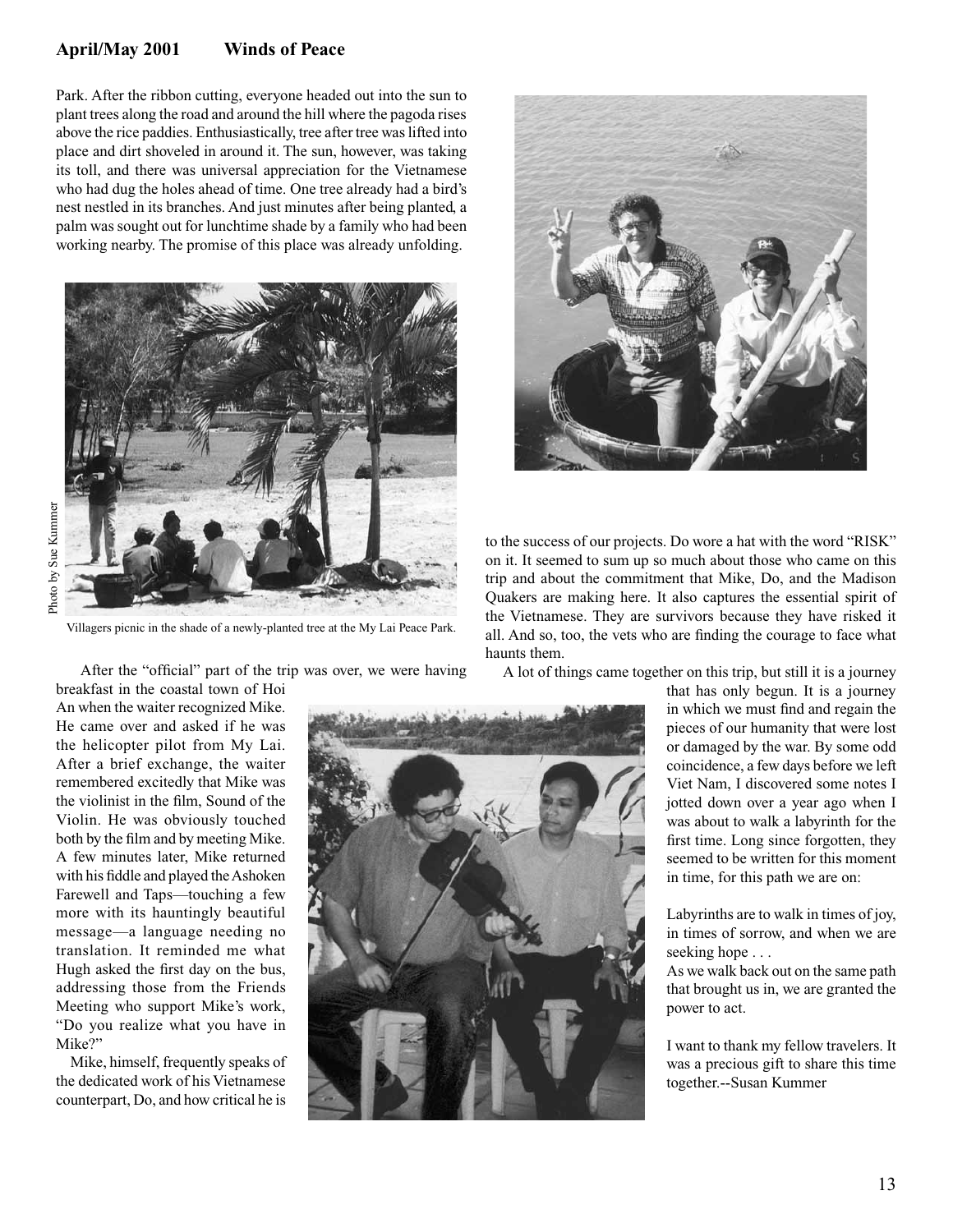# **The Store Keeper's Pagoda**

**by Mike Boehm**

 In September, 1997, Nguyen Ngoc Hung and I visited the Vietnamese-American Peace Park located about 30 miles north of Ha Noi. On the way back to Ha Noi we were talking about the difficulties in raising funds for the park and our other projects in Viet Nam, so Hung suggested we stop at the Store Keeper's Pagoda. Den Ba Chua Kho, or the Temple (Den) to the Storehouse (Kho) Princess and Louise and Jim Lund. This year, as usual, the compound of the Store Keeper's Pagoda was filled with Vietnamese people who gave offerings and prayed to the Store Keeper for success in obtaining money for themselves or their children for new homes, schooling, etc. Vendors have expressed surprise in the past at seeing foreigners visit the pagoda and then seeing them pray for money for people

(Ba Chua) is located in Co Me village, on the outskirts of Bac Ninh city, Bac Ninh province, about halfway between Ha Noi and the Vietnamese-American Peace Park.

 As the legend goes, "Princess Kho" was a simple peasant girl from the region, who caught the eye of a Ly king. After he married her, she brought to his attention the large number of uncultivated fields in her home region as a result of the ongoing war against the Chinese. She asked the king's permission to return home and set up agricultural ventures

 With a great natural talent for management, she set up 72 farms in the region which all became prosperous and helped to fill the national grain stores. She put

prisoners of war to work on some of these plantations. The Princess was also entrusted with the task of superintending the national food stores. She ably performed these duties during the Song dynasty (Chinese) invasion of Viet Nam in the 11th century. Without her grain stores, the famous Vietnamese general Ly Thuong Kiet might not have been able to triumphantly push back the Song at the Nhu Nguyet river (near the temple) in 1076. After this decisive battle, the Princess continued to effectively manage the national grain treasury and the region continued to prosper.

 Nobody knows the real name of the Princess, but after her death the villagers built a temple in her honor as a token of their gratitude. Succeeding dynasties enlarged the temple and continued to honor her. Unfortunately, the temple itself was destroyed under the Nguyen dynasty, so the current structure dates to the 19th century. It has been renovated many times since this major reconstruction.\*

14 Since 1997 I have visited the Store Keeper's Pagoda every year . Visiting with me this year were Madison Friends Joe Elder, Sue and Todd Kummer,



not in their immediate family.

 The avenue leading to the pagoda is lined with vendors competing for the business of visitors. They sell imitation gold leaf, gold coins and other representations of money including photocopies of U.S. \$100 bills. These bills have written on them in Vietnamese the words "Bank of the Underworld." In each stall is one person, a man usually, who has a "request" form for the Store Keeper written in Chinese. On this form the supplicant writes, vertically, his or her name and address.

 After filling out the "request" form, we took the form with a carefully chosen selection of \$100 bills, gold coins, etc. into

the pagoda and burned incense and prayed to the Store Keeper for a "loan" from her for the projects we have in Viet Nam. At each place we burned incense, we would leave the "money" sit for a bit and then move to the next site. At the end of our visit, we were given the offering of money to take back with us to Madison.

 When I returned home this year I burned last years offering and replaced it with this years offering. I don't think I am especially superstitious but I do like seeing the "money" – the \$100 bills, gold



coins, gold leaf – sitting on the shelf above my filing cabinets. It gives me a strong visual link to Viet Nam and encouragement to keep exploring new avenues for funding of our projects.

\*Thanks to Kate Jellema for finding information on the legend of Princess Kho.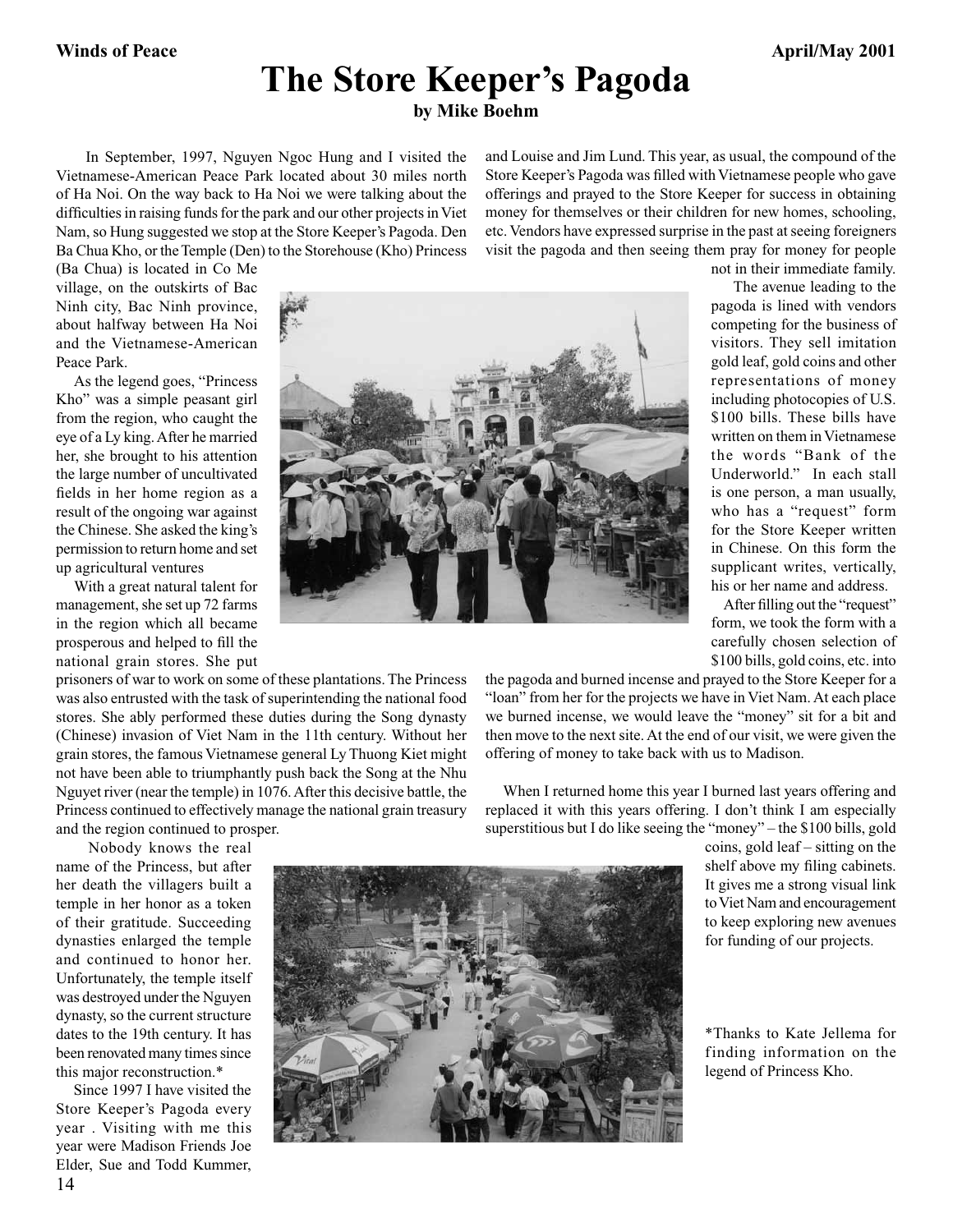# **Solidarity Truckers, Inc.: Help Get a Medical Humanitarian Project Rolling**

## **What is Solidarity Truckers?**

A new project to get medical equipment, medicines, wheelchairs, crutches, prosthetics, EKG & defibrillator machines, examining tables, etc. to hospitals and clinics in the third world countries.

## **Why Solidarity Truckers?**

Many hospitals discard useful medical equipment because there is a lack of transportation to get the equipment to the network of solidarity organizations.

## **How Will this Project Work?**

The storage, international transportation, and distribution of the medical items in the third world countries will be done by existing solidarity organization. Solidarity Truckers will be the "vehicle" to help obtain and transport medical supplies from the various sources to the distributing organizations. In so doing, we recycle this equipment, facilitate the work of the solidarity groups, and assist in getting this much needed equipment to the people who really can use it.

## **Who is Solidarity Truckers, Inc?**

Solidarity Truckers is a recently acquired 1990 diesel truck with a twenty-four foot box, and a handful of long time, non-paid, dedicated activists that have been working with Latin American and Caribbean solidarity groups (see http://www.cae.wisc.edu/~mmagee/ned).

 \*Bob Abplanalp has worked with Central American projects since 1981 and is co-director of Nicaragua Medical Alliance (NMA). He has driven buses and trucks thousands of miles for the Chicago Food Bank, NMA and Pastors for Peace caravans to Chiapas, Mexico, Central America and Cuba.

 \*Peggy Hopson-Valdes is a former staffer of Pastors for Peace. Having worked with P4P for more than a decade, she has participated in and formulated numerous caravans to Cuba, Mexico and Central America. She is also a veteran of the Venceremos Brigades to Cuba.

 \*Jack Oswald works with the Chicago Friends of the Abraham Lincoln Brigade and is a long time community organizer and labor activist.

 \*Ned Powell is a Fulbright scholar, driver on numerous Pastors for Peace caravans, active with groups trying to end the blockade of Cuba, veteran of the Venceremos Brigades to Cuba, member of Community Action on Latin America, and is a former steamfitter and Wobbly.

## **Please send contributions to:**

Solidarity Truckers, Inc., P.O. Box 3090, Madison, WI 53704

For more information call (608) 241-4940 or Email EGP4386@globaldialog.com

## **I/we would like to support Madison Friends' (Quakers) Projects in Viet Nam! \$**

| Name                                                     |                  |  |
|----------------------------------------------------------|------------------|--|
|                                                          |                  |  |
|                                                          |                  |  |
| <b>State</b><br><u> 1990 - Johann Barbara, martxa al</u> | $\mathsf{Zip}\_$ |  |
|                                                          |                  |  |